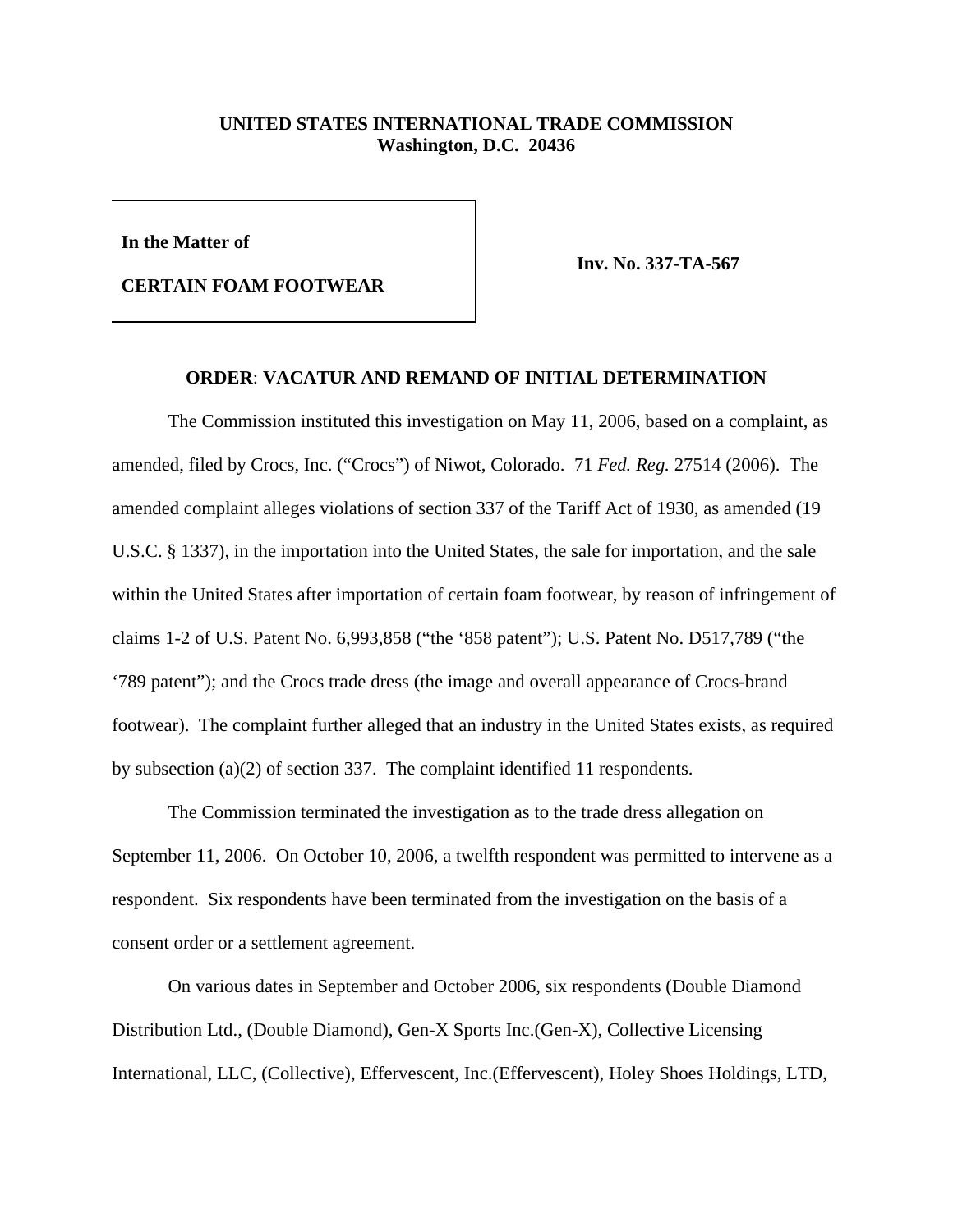(Holey Shoes)) (collectively, "the respondents") moved for summary determination of non infringement of the '789 patent. Crocs and the IA opposed all of the motions. On November 7, 2006, the presiding administrative law judge (ALJ) issued the subject ID (Order No. 32) granting respondents' motions for summary determination of non-infringement of the '789 patent. Because the ALJ found that no respondent infringed the '789 patent, he terminated the investigation as to that design patent. Because respondent Old Dominion Footwear (ODF) was accused of infringing only the '789 patent, the ALJ terminated ODF from the investigation. On November 8, 2006, the ALJ issued Order No. 36 staying the procedural schedule.

On December 21, 2006, the Commission issued a notice determining to review-in-part the ID to the extent that the ALJ granted the motions for summary determination of noninfringement of the '789 patent as to each respondent except for respondent ODF because no party challenged the ALJ's finding of no infringement by ODF.

 Having reviewed the record in this investigation, including the written submissions of the parties, the Commission has determined that Order No. 32 does not resolve sufficiently the issue of infringement of the '789 patent. The Commission has determined that the subject ID does not resolve adequately the issues raised by the IA concerning the existence of genuine issues of material fact which, if present, would preclude the grant of summary judgment of noninfringement of the '789 patent. Particularly, the ID did not address expressly the testimony by Crocs' expert that an ordinary observer would have been confused into purchasing each model of the accused footwear, supposing it to be the '789 patent design.

Further, the Commission has determined that the subject ID does not resolve adequately the issues raised by Crocs and the IA concerning infringement. Particularly, the ID does not